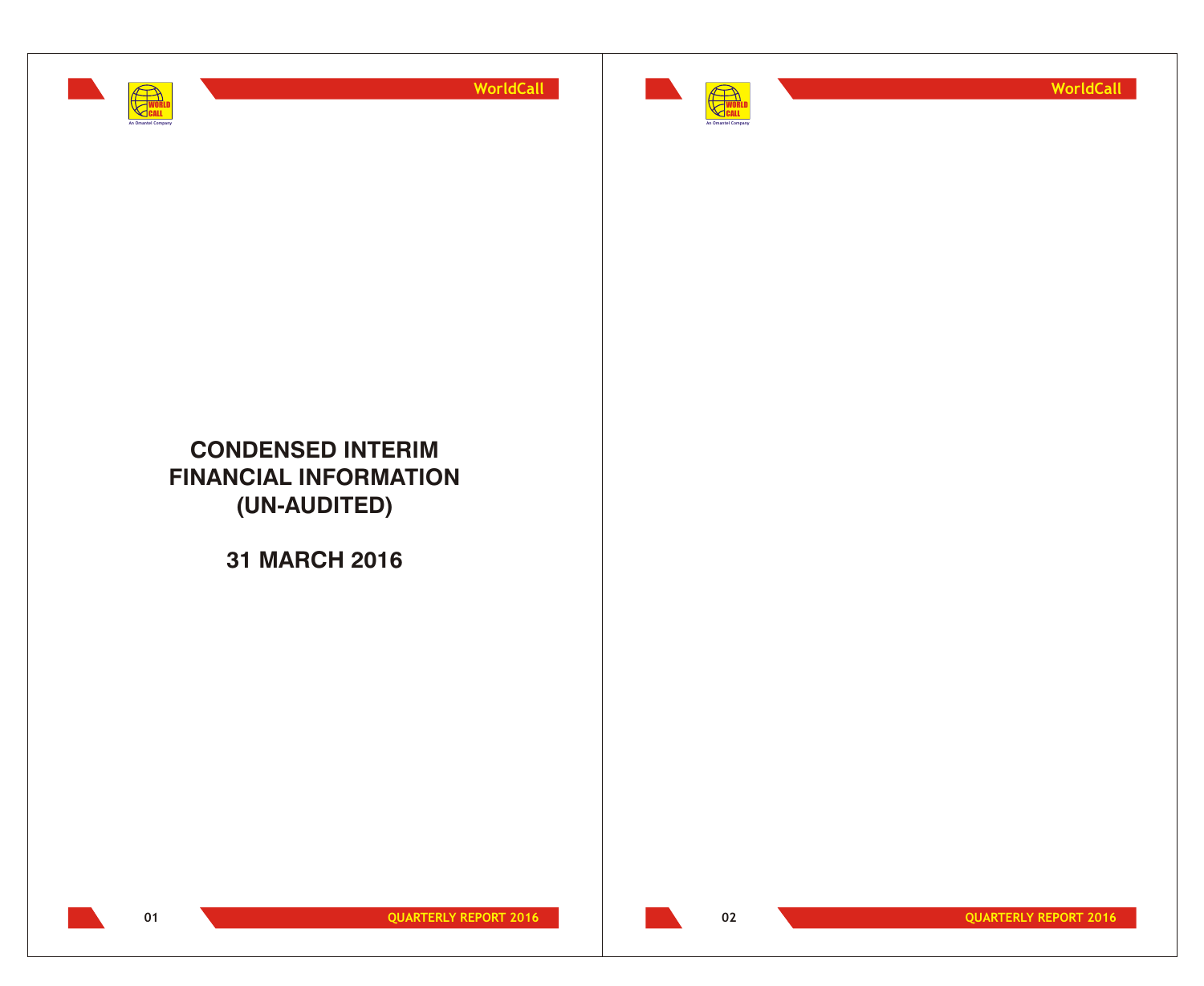

# VISION

WORLD CALL **An Omantel Company**

> We at Worldcall are committed to achieving dynamic growth and service excellence by being at the cutting edge of technological innovation. We strive to consistently meet and surpass customers', employees' and stake-holders' expectations by offering state-of-the-art telecom solutions with national & international footprints. We feel pride in making efforts to position Worldcall and Pakistan in the forefront of international arena.

# **MISSION STATEMENT**

In the telecom market of Pakistan, Worldcall to have an overwhelming impact on the basis of following benchmarks:

> Create new standards of product offering in basic and value added telephony by being more cost effective, easily accessible and dependable. Thus ensuring real value for money to all segments of market.

> Be a leader within indigenous operators in terms of market share, gross revenues and ARPU within five years and maintain the same positioning thereafter.

> Achieve utmost customer satisfaction by setting up high standards of technical quality and service delivery.

Ensuring the most profitable and sustainable patterns of ROI (Return on Investment) for the stake-holders.

# Contents

*Page Five*

Company information

*Page Seven*

Directors' review

*Page Nine* Condensed interim balance sheet

*Page Ten*

Condensed interim profit & loss account

*Page Eleven*

Condensed interim statement of comprehensive income

#### *Page Twelve*

Condensed interim cash flow statement

*Page Thirteen*

Condensed interim statement of changes in equity

#### *Page Fourteen*

Notes to the condensed interim financial information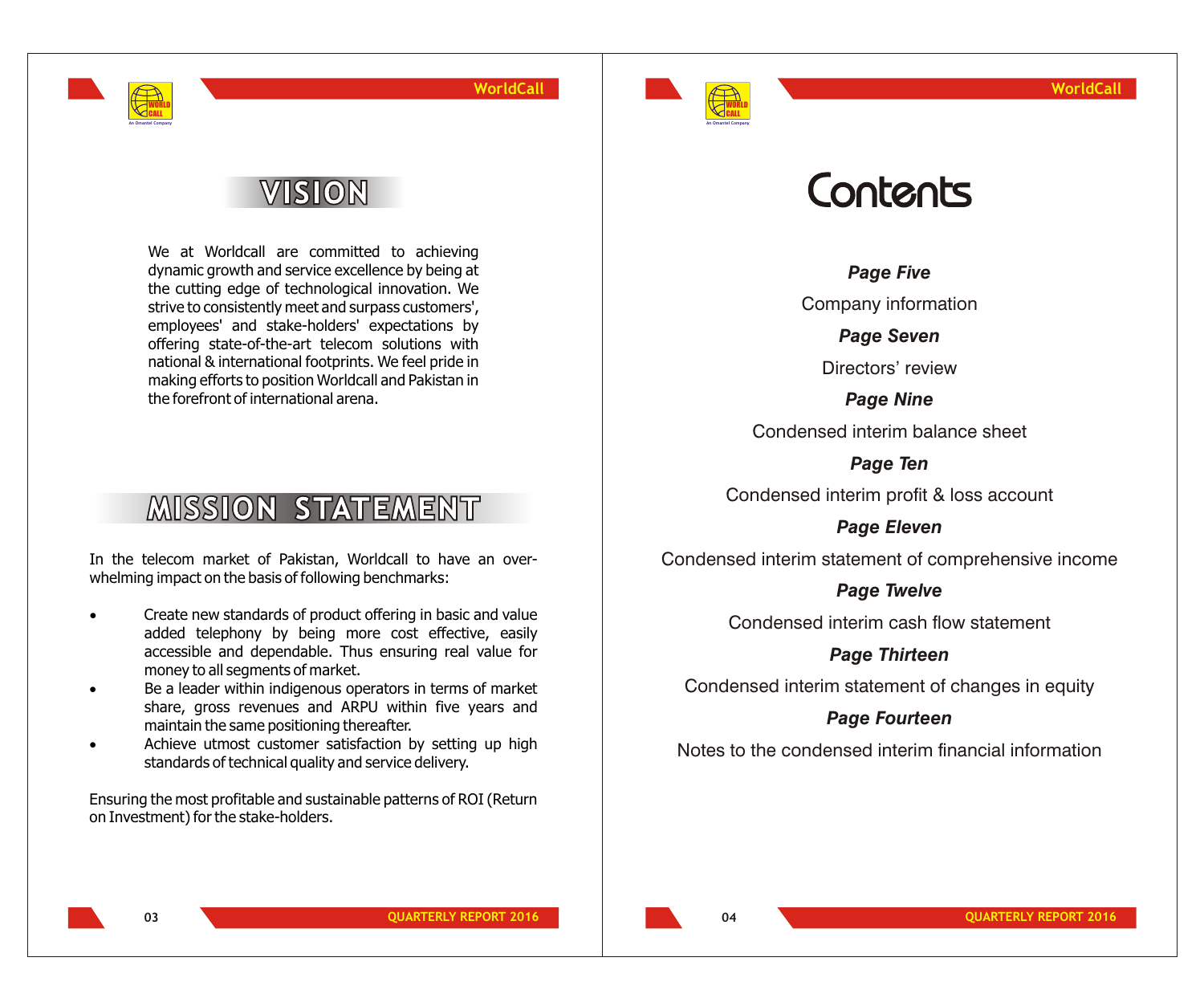



#### **WorldCall**

|                                | <b>COMPANY INFORMATION</b>                                                                                                                                                                                             | <b>Bankers</b>                              | <b>Allied Bank Limited</b><br>Askari Bank Limited<br><b>Bank AI Habib Limited</b>                                                                                                                          |
|--------------------------------|------------------------------------------------------------------------------------------------------------------------------------------------------------------------------------------------------------------------|---------------------------------------------|------------------------------------------------------------------------------------------------------------------------------------------------------------------------------------------------------------|
| Chairman                       | Mr. Mehdi Mohammed Al Abduwani                                                                                                                                                                                         |                                             | Bank Islami (Pakistan) Ltd<br>Faysal Bank Limited                                                                                                                                                          |
| <b>Chief Executive Officer</b> | Mr. Babar Ali Syed                                                                                                                                                                                                     |                                             | Habib Bank Limited<br>Habib Metropolitan Bank Limited                                                                                                                                                      |
| <b>Board of Directors</b>      | Mr. Mehdi Mohammed Al Abduwani (Chairman)<br>Mr. Talal Said Marhoon Al Mamari (Vice Chairman)<br>Mr. Aimen bin Ahmed Al Hosni<br>Mr. Samy Ahmed Abdulgadir Al Ghassany<br>Mr. Sohail Qadir<br>Dr. Syed Salman Ali Shah |                                             | IGI Investment Bank Limited<br><b>JS Bank Limited</b><br><b>MCB Bank Limited</b><br>Mobilink Microfinance Bank Limited<br>National Bank of Pakistan<br>NIB Bank Limited<br>Pak Oman Investment Co. Limited |
| <b>Chief Financial Officer</b> | Mr. Muhammad Murtaza Raza                                                                                                                                                                                              |                                             | Soneri Bank Limited<br>Standard Chartered Bank (Pakistan) Limited                                                                                                                                          |
| <b>Executive Committee</b>     | Mr. Mehdi Mohammed Al Abduwani (Chairman)<br>Mr. Talal Said Marhoon Al Mamari (Vice Chairman)<br>Mr. Aimen Bin Ahmed Al Hosni (Member)<br>Mr. Sohail Qadir (Member)                                                    |                                             | <b>Summit Bank Limited</b><br>Tameer Microfinance Bank Limited<br>The Bank of Punjab<br><b>United Bank Limited</b>                                                                                         |
|                                | Mr. Babar Ali Syed (CEO) (Member)<br>Mr. Saud Mansoor Mohammed Al Mazrooei (Secretary)                                                                                                                                 | <b>Registrar and Shares Transfer Office</b> | THK Associates (Pvt.) Limited<br>1st Floor, 40-C, Block-6, P.E.C.H.S.,                                                                                                                                     |
| <b>Audit Committee</b>         | Mr. Talal Said Marhoon Al Mamari (Chairman)<br>Mr. Aimen Bin Ahmed Al Hosni (Member)<br>Dr. Syed Salman Ali Shah (Member)                                                                                              |                                             | Karachi-75400.<br>Tel: (021) 111-000-322                                                                                                                                                                   |
|                                | Mr. Shahid Aziz Siddiqui (Member)<br>Mr. Mirghani Hamza Al Madani (Secretary)                                                                                                                                          | <b>Registered Office/Head Office</b>        | 67-A, C/III, Gulberg-III,<br>Lahore, Pakistan<br>Tel: (042) 3587 2633-38                                                                                                                                   |
| <b>Human Resource &amp;</b>    |                                                                                                                                                                                                                        |                                             | Fax: (042) 3575 5231                                                                                                                                                                                       |
| <b>Remuneration Committee</b>  | Mr. Talal Said Marhoon Al Mamari - (Chairman)<br>Mr. Samy Ahmed Abdul Qadir Al Ghassany<br>Mr. Aimen Bin Ahmed Al Hosni<br>Mr. Sohail Qadir                                                                            | Webpage                                     | www.worldcall.com.pk                                                                                                                                                                                       |
| <b>Chief Internal Auditor</b>  | Mr. Mirghani Hamza Al Madani                                                                                                                                                                                           |                                             |                                                                                                                                                                                                            |
| <b>Company Secretary</b>       | Mr. Saud Mansoor Mohammed Al Mazrooei                                                                                                                                                                                  |                                             |                                                                                                                                                                                                            |
| <b>Auditors</b>                | Horwath Hussain Chaudhury & Co.<br><b>Chartered Accountants</b>                                                                                                                                                        |                                             |                                                                                                                                                                                                            |
| <b>Legal Advisers</b>          | M/s Miankot & Co.<br>Barristers, Advocates &<br>Corporate Legal Consultant                                                                                                                                             |                                             |                                                                                                                                                                                                            |

**06**

**05 QUARTERLY REPORT 2016 QUARTERLY REPORT 2016 QUARTERLY REPORT 2016**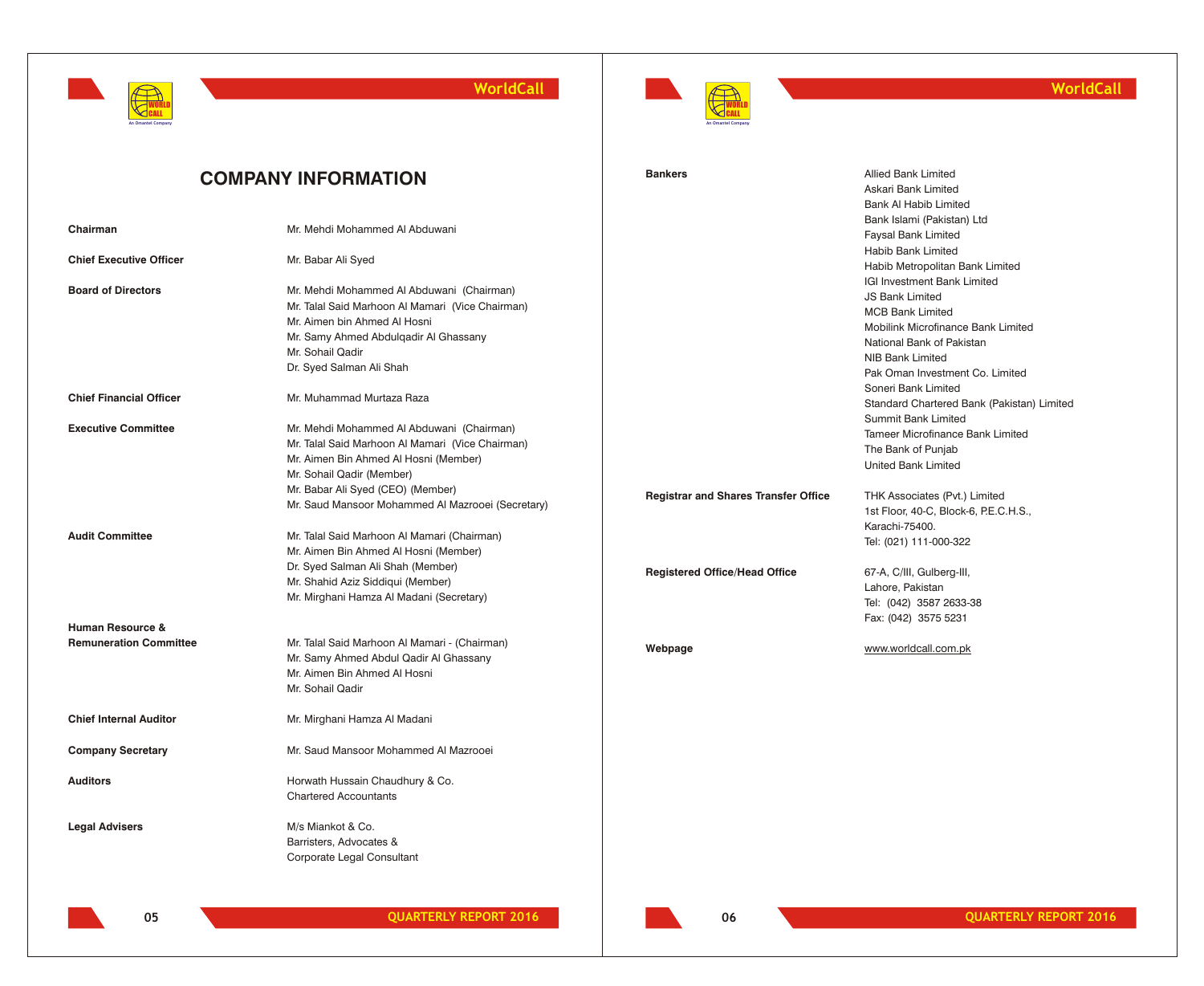

#### **DIRECTORS' REVIEW**

The Directors of Worldcall Telecom Limited ("Wordcall" or the "Company") are pleased to present the brief overview of the un-audited financial information for the quarter ended 31 March 2016.

#### **Financial Overview**

During the period under review, the Company closed its financial results on net loss after tax of Rs 371 million. The revenue has increased from Rs 494 million to Rs 507 million showing an increase of 03% against the comparative period. Higher charge of network depreciation and hefty fixed cost has also contributed to gross loss of Rs 64 million. After taking effects of operating cost, finance cost and tax, the Company has closed the period at a net loss.

#### **Future Outlook**

The main focus has been diverted to broadband segment in which positive outcomes are expected in the forthcoming period and the company is hopeful the downward trends being reverse. Pakistan is currently at an inflection point for digital services and the burgeoning demand for 3G/4G services will continue to rise resulting in availability of tremendous opportunities. Digital offering has been actualized with state of the art CAS enabled for bouquet and subscription management along with revenue assurance. Management plans to restructure the wireless brandband business with major focus on reduction in fixed operational cost. Furthermore, after annulment of ICH in 2015, the Company has successfully re build LDI business structure to materialize its share from market with focus on continuous improvement. Cost reduction initiatives have been undertaken to rationalize the expenses. Conversely, the Company is also in process of rescheduling existing finance liabilities which would considerably ease the burden in meeting financial obligations. Financial indicators are thus expected to improve in near future.

In pursuance of a strategy of achieving desired results through revamping of the Company's organizational structure, a Share Purchase Agreement ("SPA") dated 11 October 2016 has been entered between the Parent company, Worldcall Services (Private) Limited ("WSL") and Ferret Consulting F.Z.C (a company based in the United Arab Emirates). (hereinafter collectively also referred to as the "Acquirers").As per the SPA, WSL shall acquire the 56.8% ordinary shares (488,839,429 ordinary shares) of the Company that are held by the Parent company and Ferret Consulting F.Z.C shall acquire the 85% CPS aggregating 297,500 CPS that are held by the Parent company on fulfilment of certain terms and conditions.

#### **Company's staff and customers**

We whole heartedly put in record here our appreciation and gratitude to our all staff members for their efforts and hard work especially in recent times of stress and pressure. We further express our customer for their continued support and trust on our services.

For and on behalf of the Board of Directors

Balanchity

**07**

Muscat **Babar Ali Syed** 09 May 2017 Chief Executive Officer



ڈائریکٹرز کاجائزہ

ورلڈ کال ٹیلی کام کمٹیڈ (''ورلڈ کال'' )'' بمپنی'') کے بورڈ آف ڈائر یکٹر 31 مارچ2016ءکواختیام پذیرغیرآ ڈٹ سہ ماہی میں معلومات کامختصر جائزہ پیش کرنے میں فخ<sup>و</sup> محسوں کرتے ہیں۔

# مالياتي جائزه

زیر جائزہ مدت کے دوران، کمپنی نے اپنے ہالیاتی نتائج کوٹیکس کے بعد خالص نقصان 371 ملین روپے پر بند کیا ہے کمپنی کی آمدنی \_ ققابلی مدت میں 507 ملین روپے سےاس سال494 ملین روپے کم ہوچکی ہے (03فیصد کی کے ساتھ )۔ بھاری فرسودگی او فتحس کاسٹ میں 64 ملین روپے میں اہم کر دارادا کیا ہے۔ یہ پیننگ لاگت, فنانس لاگت اور پیس کے بعد کمپنی نے موجود ہیریڈکو مجموعی نقصان پر بند کیا ہے۔

### مستفتل كانقطهءنظر

بنیادی توجہ پر براڈ ببیڈسیکمنٹ کی طرف کی جا چکی ہے۔جس میں مستقبل میں مثبت نتائج کی تو تع ہے۔کمپنی گرنے کےروست م امید ہے۔ ماکستان اس وقت ڈیبھل خدمات کےموڑیہ ہے جس کیلئے 3G/4G خدمات کی بڑھتی ہوئی،ا ٹک کی دستیانی کے نتیح میں اضافہ جاری رہے گایہ پنجنٹ مقرراریشنل لاگت میں کی پرتوچہ کے ساتھ وائرلیس براڈ ببیڈ کاروبار کی تنظیم نوکرنے کے لئے منصوبہ بنار دی ہے۔مزید براں2015 میں ا<br>ICH کےفتق کے بعد سلسل بہتری پرتوجہ کے ساتھ LDI کاروباری تنظیم نو سے کمپنی اپنامار کیٹ شیر کامیابی کے ساتھ حاصل کے لئے اخراجات کومعقول بنانے کے لئے اقدامات کئیے جارہے ہیں۔اس کے برنکس کمپنی اپنے فناس واجبات کوآ سانی سے ادا کرنے کے لئے فنانس واجبات کی ری شیڈ وانگ کر رہی ہے۔اس طرح مستقبل قریب میں مالیاتی پوزیشن کے بہتر ہونے کی امید ہے۔

حسب منشاء نتائج حاصل کرنے کے لئے حکمت عملی برکام کوآ گے بڑھانے کے لئے کمپنی کے تنظیمی ڈھانچے کی تحدید کی گئی اورامائی کمپنی ورلڈ کال سروسز (پرائیویٹ)لمیٹڈ('WSL'')اور فیرٹ کنسلٹنگ پFZC(جس) بنیا دمتھ ہ عرب امارات میں ہے)......(بعد میں مجموعی طورپراسے''ا یکوئیررز'، کہا گیا)کے مابین11 اکتوبر2016ءکو صص کی خرید کامعامہ ("SPA")طے پایا۔SPAکےمطابق ،WSL سمبنی کے 56.8 فی صدعموی صص (429, 838, 488 عمومی حصص) کا مالک ہو گا جو اہائی کمپنی کے پاس موجود ہیں۔اور چند قواعد وضوابط پر عمل کرتے ہوئے فیرٹ کنسلٹنگ ےEZC اپائی کمپنی کے پاس موجودCPS میں سے85 فی صدCPS مجموعی طور پرCPS 297,500 کی مالک ہوگی۔

سمپنی کے ملاز میں اور صارفین ہم تہہ دل سے یمپنی کے تمام ملاز مین اورصارفین کےشکرگز ار ہیں۔جنہوں نے اس کشدگی اور دیاؤ کےحالیہ دنوں میں کمپنی کی خدمات پراعتماد کیااوراغی کوششیں جاری رکھیں۔

بى<br>ئىمكىم بورۋ آف ۋائزىكى<sup>ل</sup>ر

 $2017 \hat{i} 09$ 

بإبرعلى سيد چف ایگزیٹوآفیسر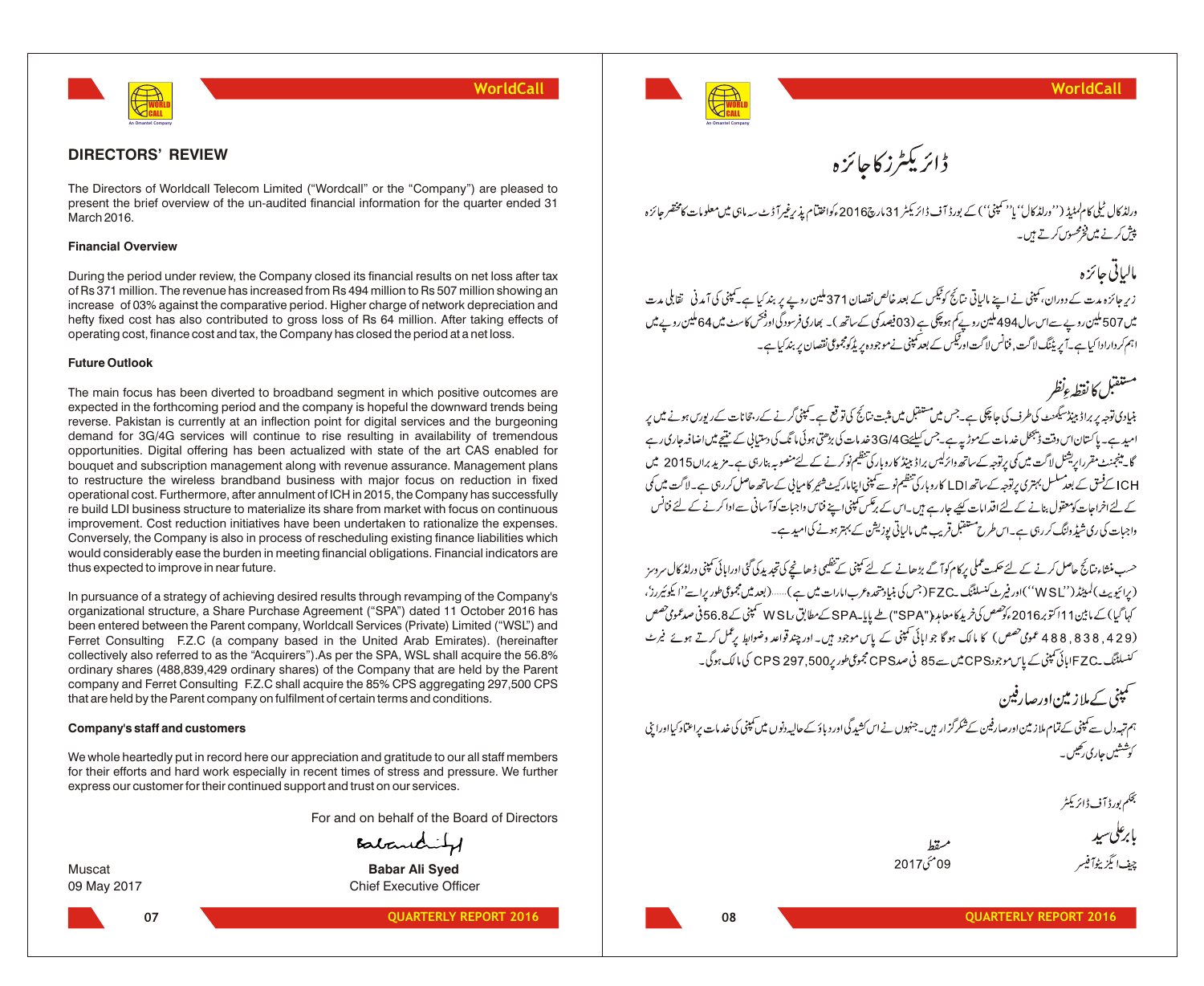

**31 March** 31 December

#### **CONDENSED INTERIM BALANCE SHEET (UN-AUDITED) AS AT 31 MARCH 2016**

|                                                                                                           |                | 2016                                   | 2015           |
|-----------------------------------------------------------------------------------------------------------|----------------|----------------------------------------|----------------|
|                                                                                                           |                | <b>Un-Audited</b>                      | Audited        |
|                                                                                                           | <b>Note</b>    | -----------(Rupees in '000)----------- |                |
| <b>NON-CURRENT ASSETS</b>                                                                                 |                |                                        |                |
| Property, plant and equipment                                                                             | 5              | 8,826,663                              | 8,084,786      |
| Intangible assets                                                                                         | 6              | 2,286,979                              | 2,352,039      |
| Investment properties                                                                                     |                | 38,520                                 | 38,520         |
| Long term trade receivables                                                                               |                | 88,101                                 | 91,953         |
| Deferred taxation                                                                                         |                | 1,500,000                              | 1,500,000      |
| Long term loans - considered good                                                                         |                | 4,868                                  | 2,878          |
| Long term deposits                                                                                        |                | 36,046                                 | 36,046         |
|                                                                                                           |                | 12,781,177                             | 12,106,222     |
| <b>CURRENT ASSETS</b>                                                                                     |                |                                        |                |
| Stores and spares                                                                                         |                | 107,012                                | 115,535        |
| Stock-in-trade                                                                                            |                | 67,244                                 | 67,175         |
| Trade debts                                                                                               |                | 498,790                                | 481,246        |
| Loans and advances                                                                                        |                | 135,157                                | 80,590         |
| Deposits and prepayments                                                                                  |                | 418,385                                | 420,179        |
| Short term investments                                                                                    |                | 76,075                                 | 87,860         |
| Other receivables                                                                                         |                | 285,808                                | 300,149        |
| Income tax recoverable - net                                                                              |                | 39,172                                 | 43,730         |
| Cash and bank balances                                                                                    |                |                                        | 29,900         |
|                                                                                                           |                | 43,671<br>1,671,314                    | 1,626,364      |
| Non-current assets classified as held for sale                                                            | $\overline{7}$ |                                        | 892,883        |
|                                                                                                           |                | 1,671,314                              | 2,519,247      |
| <b>CURRENT LIABILITIES</b>                                                                                |                |                                        |                |
| Current maturities of non-current liabilities                                                             |                | 5,234,105                              | 5,231,057      |
| Short term borrowings - secured                                                                           |                | 565,081                                | 563,902        |
| License fee payable                                                                                       |                | 1,021,500                              | 1,021,500      |
| Trade and other payables                                                                                  |                | 10,860,532                             | 10,703,621     |
| Interest and mark up accrued                                                                              |                | 292,765                                | 253,644        |
|                                                                                                           |                | 17,973,983                             | 17,773,724     |
| <b>NET CURRENT LIABILITIES</b>                                                                            |                | (16, 302, 669)                         | (15, 254, 477) |
|                                                                                                           |                |                                        |                |
| <b>NON-CURRENT LIABILITIES</b>                                                                            |                |                                        |                |
| Term finance certificates - secured                                                                       | 8              |                                        |                |
| Long term loans - secured                                                                                 | 9              | 79,249                                 | 87,750         |
| <b>Retirement benefits</b>                                                                                |                | 392,483                                | 373,998        |
| Liabilities against assets subject to finance lease                                                       |                | 1,233                                  | 1,609          |
| Long term payables                                                                                        |                | 580,204                                | 526,250        |
| Long term deposits                                                                                        |                | 35,086                                 | 35,136         |
|                                                                                                           |                | 1,088,255                              | 1,024,743      |
| Contingencies and commitments                                                                             | 10             |                                        |                |
|                                                                                                           |                | (4,609,747)                            | (4, 172, 998)  |
| <b>REPRESENTED BY</b>                                                                                     |                |                                        |                |
| <b>EQUITY</b>                                                                                             |                |                                        |                |
| Share capital and reserves:                                                                               |                |                                        |                |
| Authorized share capital<br>1,500,000,000 (31 December 2015: 1,500,000,000) ordinary shares of Rs 10 each |                |                                        | 15,000,000     |
|                                                                                                           |                | 15,000,000                             |                |
| 500,000 (31 December 2015: 500,000) preference shares of USD 100 each                                     |                |                                        |                |
| (USD 50,000,000 equivalent to Rs 6,000,000,000)                                                           |                | 6,000,000                              | 6,000,000      |
|                                                                                                           |                |                                        |                |
| Ordinary share capital                                                                                    |                | 8,605,716                              | 8,605,716      |
|                                                                                                           |                |                                        |                |
| Preference share capital                                                                                  |                | 3,537,700                              | 3,537,700      |
| Capital reserves:                                                                                         |                |                                        |                |
| - Share premium                                                                                           |                | 837,335                                | 837,335        |
| - Fair value reserve                                                                                      |                | 11,186                                 | 22,971         |
| - Exchange translation reserve                                                                            |                | 130,300                                | 130,300        |
| Revenue reserve: Accumulated loss                                                                         |                | (17, 731, 984)                         | (17, 307, 020) |
|                                                                                                           |                | (4,609,747)                            | (4, 172, 998)  |
| Surplus on revaluation of fixed assets                                                                    |                |                                        |                |
|                                                                                                           |                | (4,609,747)                            | (4, 172, 998)  |
| The annexed notes 1 to 15 form an integral part of this condensed interim financial information.          |                |                                        |                |
|                                                                                                           |                |                                        |                |
| Babauch J                                                                                                 |                |                                        |                |



#### **WorldCall**

#### **CONDENSED INTERIM PROFIT AND LOSS ACCOUNT (UN-AUDITED) FOR THE QUARTER ENDED 31 MARCH 2016**

|                                  |          | <b>Quarter ended</b><br>31 March<br>2016<br><b>Un-Audited</b> | Quarter ended<br>31 March<br>2015<br>Un-Audited<br>------------(Rupees in '000)----------- |
|----------------------------------|----------|---------------------------------------------------------------|--------------------------------------------------------------------------------------------|
| Revenue - net                    |          | 506,725                                                       | 494,101                                                                                    |
| Direct cost                      |          | (570, 476)                                                    | (683, 024)                                                                                 |
| <b>Gross loss</b>                |          | (63, 751)                                                     | (188, 923)                                                                                 |
| Operating cost                   |          | (277, 982)                                                    | (277, 731)                                                                                 |
| <b>Operating loss</b>            |          | (341, 733)                                                    | (466, 654)                                                                                 |
| Finance cost                     |          | (123, 559)                                                    | (163, 636)                                                                                 |
|                                  |          | (465, 292)                                                    | (630, 290)                                                                                 |
| Other income                     |          | 106,910                                                       | 26,898                                                                                     |
| Other expenses                   |          |                                                               | (92, 857)                                                                                  |
| Loss before taxation             |          | (358, 382)                                                    | (696, 249)                                                                                 |
| Taxation                         |          | (12, 627)                                                     | 232,706                                                                                    |
| Loss after taxation              |          | (371,009)                                                     | (463, 543)                                                                                 |
| Basic and diluted loss per share | (Rupees) | (0.49)                                                        | (0.60)                                                                                     |

The annexed notes 1 to 15 form an integral part of this condensed interim financial information.

**Eatrement of** 

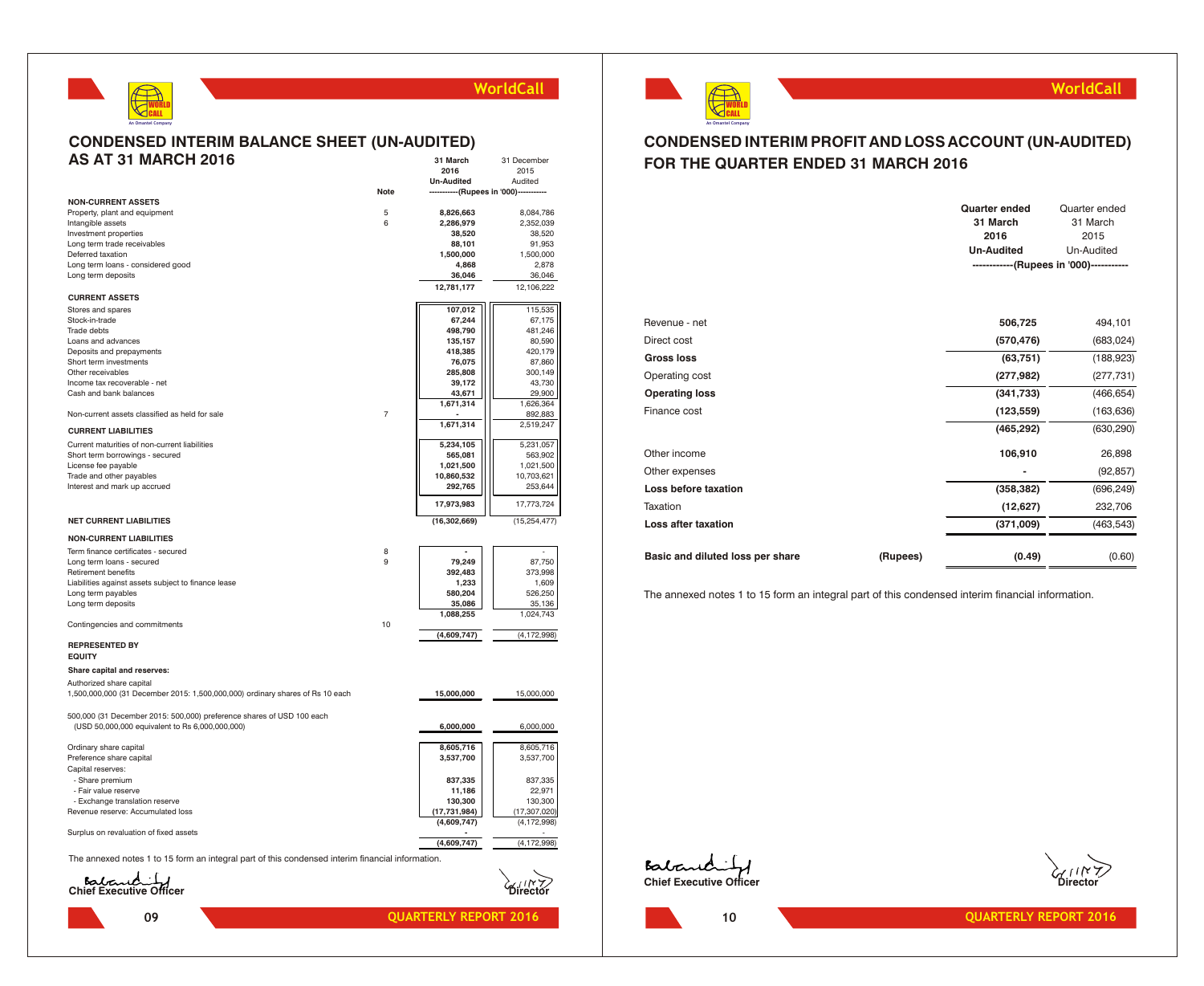

#### **CONDENSED INTERIM STATEMENT OF COMPREHENSIVE INCOME (UN-AUDITED) FOR THE QUARTER ENDED 31 MARCH 2016**

#### **Quarter ended** Quarter ended **31 March** 31 March **2016** 2015 **Un-Audited** Un-Audited Loss for the period **(371,009)** (463,543) **Other comprehensive income/(loss):** *Items that may be subsequently reclassified to profit or loss:* - Change in fair value of available-for-sale financial assets **(11,785)** (9,390) *Items that will not be reclassified to profit or loss* - Impairment loss of property, plant and equipment set off against surplus on revaluation - net of tax **and the surplus on revaluation - net of tax -Other comprehensive income/(loss) - net of tax (11,785)** (9,390) **Total comprehensive loss for the period - net of tax** (382,794) (472,933) **---------------(Rupees in '000)----------------**

The annexed notes 1 to 15 form an integral part of this condensed interim financial information.



#### **WorldCall**

#### **CONDENSED INTERIM CASH FLOW STATEMENT (UN-AUDITED) FOR THE QUARTER ENDED 31 MARCH 2016**

|                                                                  |      | Quarter ended<br>31 March | Quarter ended<br>31 March              |
|------------------------------------------------------------------|------|---------------------------|----------------------------------------|
|                                                                  |      | 2016                      | 2015                                   |
|                                                                  |      | <b>Un-Audited</b>         | Un-Audited                             |
|                                                                  | Note |                           | --------(Rupees in '000)-------------- |
| Cash flows from operating activities                             |      |                           |                                        |
| Cash generated from operations                                   | 11   | 103,355                   | 140.282                                |
| (Increase)/decrease in non-current assets:                       |      |                           |                                        |
| - Long term deposits                                             |      |                           | 645                                    |
| - Long term loans                                                |      | (1,990)<br>3,852          | 183<br>5,361                           |
| - Long term trade receivable                                     |      |                           |                                        |
| (Decrease)/increase in non-current liabilities:                  |      |                           |                                        |
| - Long term deposits                                             |      | (50)                      | (319)                                  |
| - Long term payables                                             |      |                           | 3,613                                  |
| Retirement benefits paid                                         |      | (4,336)                   | (16, 391)                              |
| Finance cost paid                                                |      | (41, 049)                 | (67, 338)                              |
| Taxes paid                                                       |      | (8,069)                   | (5,935)                                |
| Net cash inflow from operating activities                        |      | 51,713                    | 60,101                                 |
| Cash flows from investing activities                             |      |                           |                                        |
| Fixed capital expenditure                                        |      | (36, 791)                 | (172, 782)                             |
| Proceeds from disposal of property, plant and equipment          |      | 3,499                     | 11,036                                 |
| Net cash outflow from investing activities                       |      | (33, 292)                 | (161, 746)                             |
| Cash flows from financing activities                             |      |                           |                                        |
|                                                                  |      |                           |                                        |
| Repayment of term finance certificates                           |      |                           | (100,000)                              |
| Repayment of long term loan                                      |      | (5,501)                   | (109, 660)                             |
| Running finance - net                                            |      | 1,179                     | 8,210                                  |
| Repayment of short term borrowings - net                         |      |                           |                                        |
| Repayment of liabilities against assets subject to finance lease |      | (328)                     | (288)                                  |
| Net cash outflow from financing activities                       |      | (4,650)                   | (201, 738)                             |
| Net increase/(decrease) in cash and cash equivalents             |      | 13,771                    | (303, 383)                             |
| Cash and cash equivalents at the beginning of the period         |      | 29,900                    | 749,999                                |
| Cash and cash equivalents at the end of the period               |      | 43,671                    | 446,616                                |
|                                                                  |      |                           |                                        |

The annexed notes 1 to 15 form an integral part of this condensed interim financial information.





**12**



**11 QUARTERLY REPORT 2016 CUARTERLY REPORT 2016 12 12 QUARTERLY REPORT 2016** 

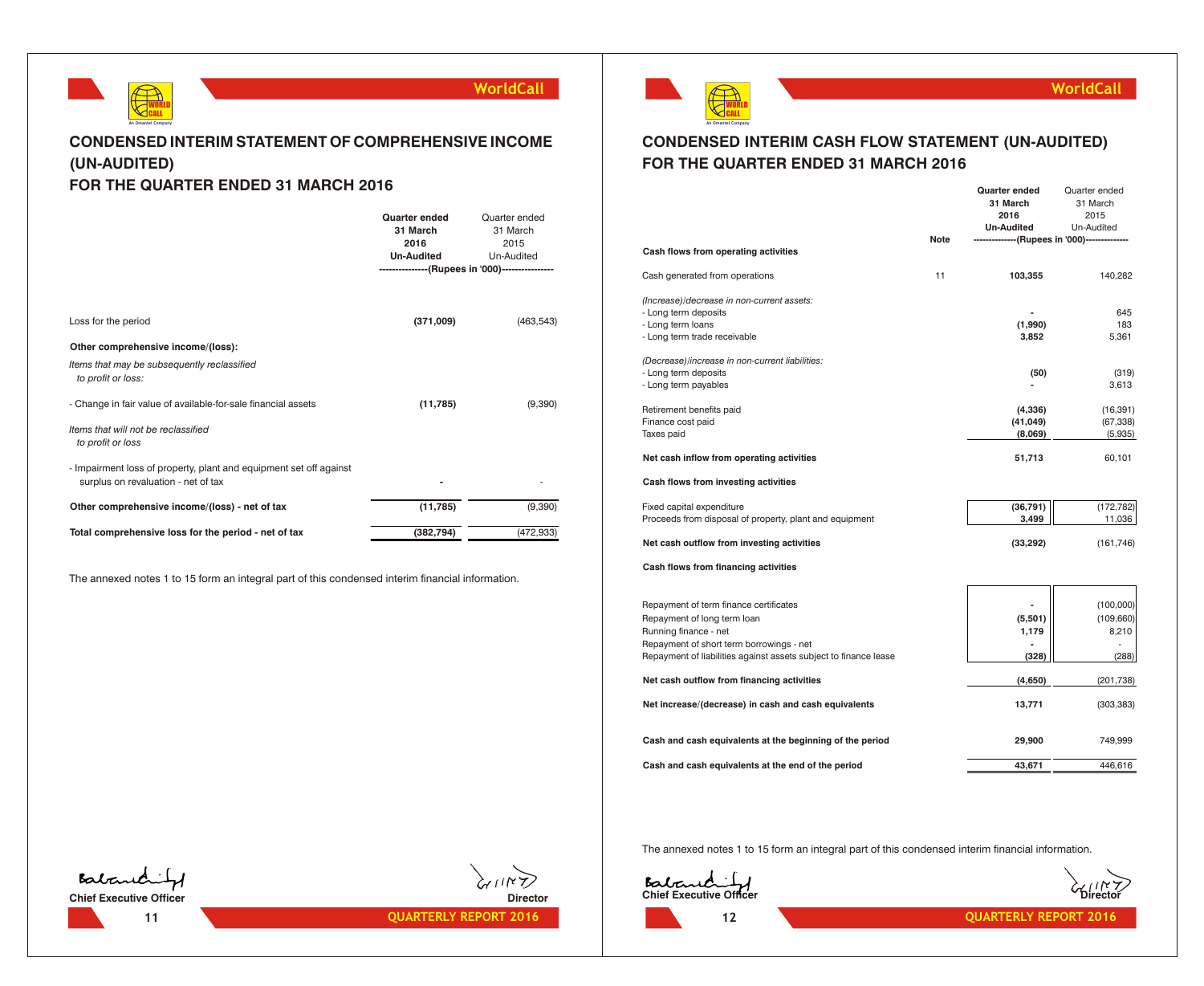# CONDENSED INTERIM STATEMENT OF CHANGES IN EQUITY (UN-AUDITED)<br>FOR THE QUARTER ENDED 31 MARCH 2016 **CONDENSED INTERIM STATEMENT OF CHANGES IN EQUITY (UN-AUDITED) FOR THE QUARTER ENDED 31 MARCH 2016**

**WO** O R L D **CA** A L L

**A n O m a n t e o m p a n y**

|                                                                                                                       |                           | Share Capital               |                  | <b>Capital Reserves</b> |                                    | Revenue Reserve          |                          |
|-----------------------------------------------------------------------------------------------------------------------|---------------------------|-----------------------------|------------------|-------------------------|------------------------------------|--------------------------|--------------------------|
|                                                                                                                       | Ordinary share<br>capital | Preference share<br>capital | premium<br>Share | Fair value<br>reserve   | translation<br>Exchange<br>reserve | Accumulated<br>loss      | Total                    |
|                                                                                                                       |                           |                             |                  | (Rupees in '000)        |                                    |                          |                          |
| Balance as at 31 December 2014 (Audited)                                                                              | 8,605,716                 | 3,537,700                   | 837,335          | 3,276                   | (16,700)                           | (6,373,241)              | 7,476,667                |
| Other comprehensive loss for the period - net of tax<br>Loss for the period                                           |                           |                             |                  | (9, 390)                |                                    | (463, 543)               | (9, 390)<br>(463, 543)   |
| Total comprehensive loss for the period - net of tax                                                                  |                           |                             |                  | (9, 390)                |                                    | (463,543)                | (472, 933)               |
| Transfer to surplus on revaluation of fixed assets                                                                    |                           |                             |                  |                         |                                    | 23,734                   |                          |
| Dividend on preference shares<br>Exchange translation reserve                                                         |                           |                             |                  |                         | 38,500                             | $(38,500)$<br>$(55,036)$ | (55,036)                 |
| Total transactions with owners, recognized directly in equity                                                         |                           |                             |                  |                         | 38,500                             | (93,536)                 | (55,036)                 |
| Balance as at 31 March 2015 (Un-Audited)                                                                              | 8,605,716                 | 3,537,700                   | 837,335          | (6, 114)                | 21,800                             | (6,906,585)              | 6,948,699                |
| Loss for the period                                                                                                   |                           |                             |                  |                         |                                    | (10, 169, 345)           | (10, 169, 345)           |
| Other comprehensive (loss)/income for the period - net of tax<br>Total comprehensive loss for the period - net of tax |                           |                             |                  | 29,085<br>29,085        |                                    | (10, 157, 526)<br>11,819 | 40,904<br>(10, 128, 441) |
| Transfer from surplus on revaluation of fixed assets                                                                  |                           |                             |                  |                         |                                    | 39,385                   | (819, 462)               |
| Exchange translation reserve                                                                                          |                           |                             |                  |                         | 108,500                            | (108,500)                |                          |
| Dividend on preference shares                                                                                         |                           |                             |                  |                         |                                    | (173, 794)               | (173, 794)               |
| Total transactions with owners, recognized directly in equity                                                         |                           |                             |                  |                         | 108,500                            | (282, 294)               | (173, 794)               |
| Balance as at 31 December 2015 (Audited)                                                                              | 8,605,716                 | 3,537,700                   | 837,335          | 22,971                  | 130,300                            | (17, 307, 020)           | (4, 172, 998)            |
| Other comprehensive income for the period - net of tax<br>Loss for the period                                         |                           |                             |                  | (11, 785)               |                                    | (871,009)                | (11,785)<br>(371,009)    |
| Total comprehensive loss for the period - net of tax                                                                  |                           |                             |                  | (11, 785)               |                                    | (371,009)                | (382, 794)               |
| Transfer to surplus on revaluation of fixed assets                                                                    |                           |                             |                  |                         |                                    |                          |                          |
| Exchange translation reserve                                                                                          |                           |                             |                  |                         |                                    |                          |                          |
| Total transactions with owners, recognized directly in equity<br>Dividend on preference shares                        |                           |                             |                  |                         |                                    | (53,955)<br>(53,955)     | (53, 955)<br>(53,955)    |
|                                                                                                                       |                           |                             |                  |                         |                                    |                          |                          |
| Balance as at 31 March 2016 (Un-Audited)                                                                              | 8,605,716                 | 3,537,700                   | 837,335          | 11,186                  | 130,300                            | (17, 731, 984)           | (4,609,747)              |
| The annexed notes 1 to 15 form an integral part of this condensed interim financial information.                      |                           |                             |                  |                         |                                    |                          |                          |
|                                                                                                                       |                           |                             |                  |                         |                                    |                          |                          |
| كمكمدمك                                                                                                               |                           |                             |                  |                         |                                    |                          | ダミス                      |
| Chief Executive Officer                                                                                               |                           |                             |                  |                         |                                    |                          | Director                 |



**WorldCall**

#### **NOTES TO THE CONDENSED INTERIM FINANCIAL INFORMATION (UN-AUDITED) FOR THE QUARTER ENDED 31 MARCH 2016**

**WorldCall**

#### **1. Legal status and nature of business**

Worldcall Telecom Limited ("the Company") is a public limited company incorporated in Pakistan on 15 March 2001 under the Companies Ordinance, 1984 and its shares are quoted on the Pakistan Stock Exchange. The Company commenced its operations on 01 December 2004 and is engaged in providing Wireless Local Loop ("WLL") and Long Distance & International ("LDI") services in Pakistan and re-broadcasting international/national satellite/terrestrial wireless and cable television and radio signals as well as interactive communication and to establish, maintain and operate the licensed telephony services. The Company has been licensed by Pakistan Telecommunication Authority ("PTA") and Pakistan Electronic Media Regulatory Authority ("PEMRA") for these purposes. The registered office of the Company is situated at 67A, C-III, Gulberg III, Lahore.

Oman Telecommunications Company SAOG (the "Parent company") owns 488,839,429 ordinary shares i.e. 56.80% (2015: 488,839,429 ordinary shares - 56.80%) and 350,000 preference shares - 100% (2015 : 200,000 preference shares - 57.14%) of the Company .

As stated in Note 2.5, a share purchase agreement (SPA) has been signed subsequent to the three months ended March 31, 2016, between the Parent company and the acquirers, through which 488,839,429 ordinary shares (56.80% ordinary shares) and 297,500 preference shares (85% preference shares) of the Company shall be acquired by the acquirers from the Parent company. The execution of the said SPA is in process.

#### **2. Basis of preparation**

- **2.1** This condensed interim financial information of the Company for the three months ended March 31, 2016 has been prepared in accordance with the requirements of the International Accounting Standard 34 - Interim Financial Reporting and provisions of and directives issued under the Companies Ordinance, 1984. In case where requirements differ, the provisions of or directives issued under the Companies Ordinance, 1984 have been followed.
- **2.2** This condensed interim financial information should be read in conjunction with annual audited financial statements for the year ended December 31, 2015. Comparative balance sheet is extracted from annual audited financial statements for the year ended December 31, 2015 whereas comparative profit and loss account, comparative statement of comprehensive income, comparative cash flows statement and comparative statement of changes in equity are extracted from unaudited interim financial information for the three months ended March 31, 2015.
- **2.3** The preparation of these condensed interim financial information requires the management to make judgments, estimates and assumptions that affect the application of accounting policies and the reported amounts of assets, liabilities, income and expenses. Actual results may differ from these estimates. In preparing this condensed interim financial information, the significant judgments made by the management in applying accounting policies and key sources of estimation were the same as those that were applied to the financial statements for the year ended December 31, 2015.
- **2.4** This condensed interim financial information is presented in Pak Rupees, which is the Company's functional and presentational currency. All the figures have been rounded off to the nearest thousand of rupees, unless otherwise stated.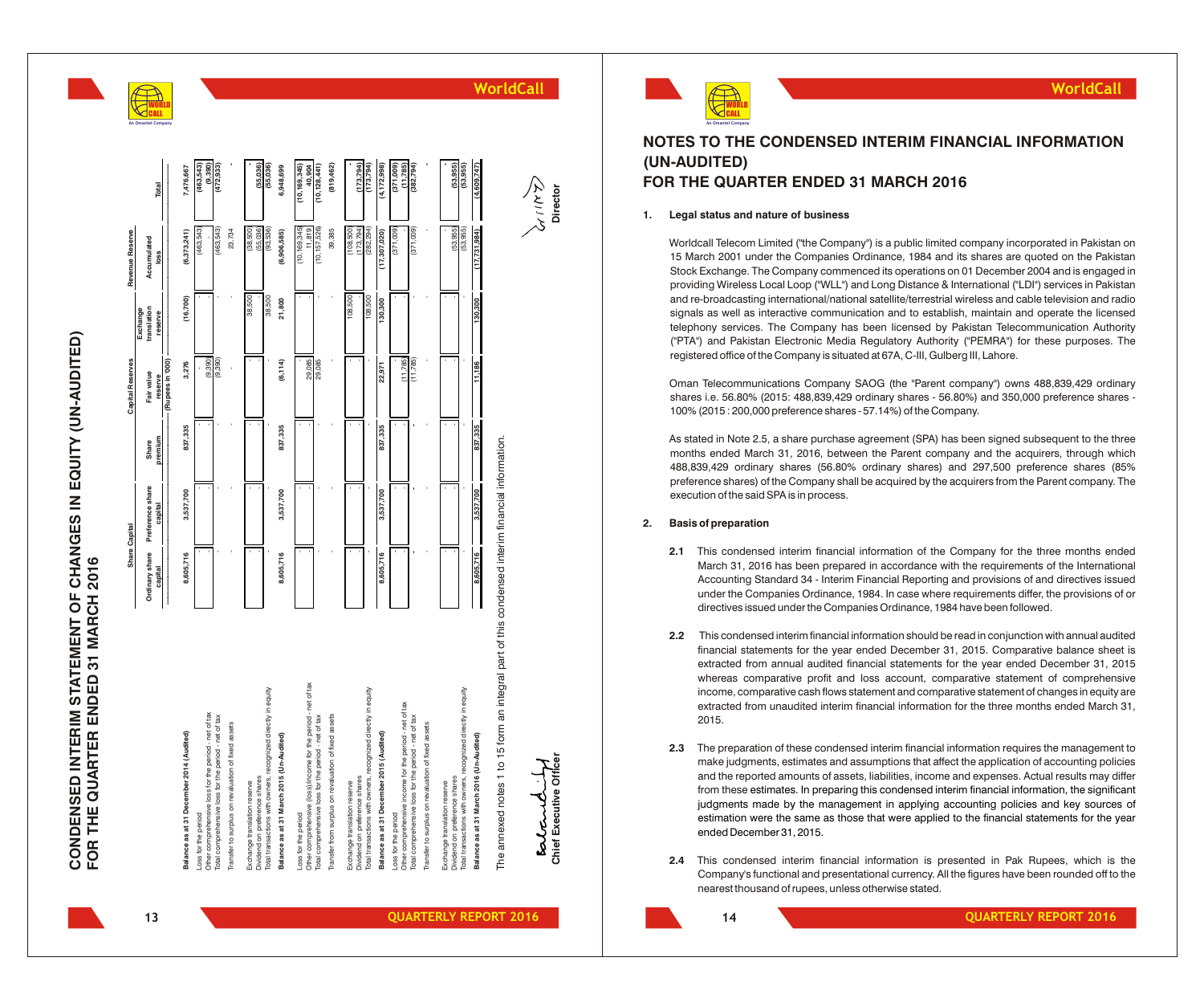

#### **2.5 Going concern assumption**

The Company has incurred a loss after taxation of Rs. 0.3710 billion during the three months ended March 31, 2016. As of that date, the accumulated loss stands at Rs. 17.732 billion and current liabilities exceed current assets by Rs. 16.303 billion and the Company has a negative equity of Rs. 4.610 billion as of that date. These conditions, along with the factors discussed in the foregoing paragraphs and note 10, indicate the existence of material uncertainties that cast significant doubt about the Company's ability to continue as a going concern and therefore, it may be unable to realize its assets and discharge its liabilities in the normal course of business. The Company's management has carried out a going concern assessment of the Company and believes that the going concern assumption used for the preparation of this condensed interim financial information is appropriate based on the following grounds:

**2.5.1** 'Subsequent to the three months ended March 31, 2016, a Share Purchase Agreement ("SPA") dated October 11, 2016 has been entered between the Parent company, Worldcall Services (Private) Limited ("WSL") and Ferret Consulting – F.Z.C (a company based in the United Arab Emirates), as stated in the extracts of minutes of the Company's Board of Directors' meeting held on October 16, 2016. The Company's Chief Executive, Chief Financial Officer and Officiating Company Secretary are majority shareholders of WSL and Ferret Consulting – F.Z.C. (hereinafter collectively also referred to as the "Acquirers").

As per the terms of the SPA, the Parent company will provide a funding of USD 11.5 million (approximately Rs. 1,202.9 million) to the Company in tranches which will be waived off later on the successful execution of the SPA. Moreover, liability of the Company towards the Parent company amounting to Rs. 2,748.36 million will be written off by the Parent company and NBO's loan of USD 35 million (Rs. 3,668 million) along with its accrued markup will be novated to the Parent company on successful execution of the SPA. As part of the SPA, WSL will also provide USD 4 million (approximately Rs. 418.40 million) to the Company in tranches as a loan that will not be repaid before the completion of SPA.

**2.5.2** 'Based on the above factors, the Company's BOD in consultation with the Acquirers, has approved a business plan that includes investment in infrastructure of Broadband business to enhance its customer base, capacities and resultant sales volumes, increase in international termination revenue, enhancement of EVDO business, sale of passive infrastructure (towers, civil works and gensets etc.) and properties, containment of excess costs through layoffs and retrenchment to achieve right sizing of the human resources (major portion has already been executed by November 2016); and using the proceeds therefrom for other profitable operations and settling liabilities.

Subsequent to the three months ended March 31, 2016, the Company has received USD 8 million (USD 4 million each from the Parent company and WSL) in November 2016. The funds received and to be received from the Parent company and WSL under the terms of the SPA have been and will be mainly applied in partially settling overdue and outstanding operational, financial and statutory liabilities. Apart from the SPA, WSL will further arrange to provide USD 5 million (approximately Rs 523 million). The management intends to apply these funds for replenishment of the Company's inventory, mainly for the purchase of Customer Premises Equipment (CPEs) in order to increase customer base and revenue.

**2.5.3** 'Furthermore, WSL, based on certain commitments of an investor, has assured support to the Company for continuing as a going concern through its letter to the Company's Board of Directors. In view of above factors, the management believes that the risks posed by material uncertainties leading to a significant doubt about going concern have been properly mitigated.



Consequently, this financial information has been prepared on the assumption that the Company will continue as a going concern.

#### **3. Significant accounting policies**

The accounting policies and the methods of computation adopted in the preparation of this condensed interim financial information are the same as those applied in the preparation of preceding annual published financial statements of the Company for the year ended 31 December 2015.

#### **4. Significant accounting judgments and estimates**

The preparation of condensed interim financial information in conformity with approved accounting standards requires management to make judgments, estimates and assumptions that affect the application of accounting policies and reported amounts of assets and liabilities, income and expenses. The estimates, associated assumptions and judgments are based on historical experience and various other factors that are believed to be reasonable under the circumstances, the result of which form the basis of making the judgments about carrying values of assets and liabilities that are not readily apparent from other sources. Actual results may differ from these estimates. In preparing this condensed interim unconsolidated financial information, the significant judgments made by management in applying accounting policies and the key sources of estimation were the same as those that were applied to the financial statements for the year ended 31 December 2015.

|     |                                                              |             | 31 March          | 31 December                      |
|-----|--------------------------------------------------------------|-------------|-------------------|----------------------------------|
|     |                                                              |             | 2016              | 2015                             |
|     |                                                              |             | <b>Un-Audited</b> | Audited                          |
|     |                                                              | <b>Note</b> |                   | --------(Rupees in '000)-------- |
| 5.  | Property, plant and equipment                                |             |                   |                                  |
|     |                                                              |             |                   |                                  |
|     | Operating fixed assets                                       | 5.1         | 8,694,976         | 7,981,158                        |
|     | Capital work-in-progress                                     |             | 129,528           | 99,838                           |
|     | Major spare parts and stand-by equipment                     |             | 2,159             | 3,790                            |
|     |                                                              |             | 8,826,663         | 8,084,786                        |
|     |                                                              |             |                   |                                  |
| 5.1 | <b>Operating fixed assets</b>                                |             |                   |                                  |
|     | Opening book value                                           |             | 7,981,158         | 11,641,345                       |
|     | Additions during the period/year                             | 5.2         | 8,718             | 361,710                          |
|     | <b>Revaluation surplus</b>                                   |             |                   | 1,050,223                        |
|     | Transfer from non-current assets classified as held for sale |             | 892,883           |                                  |
|     |                                                              |             | 8,882,759         | 13,053,278                       |
|     |                                                              |             |                   |                                  |
|     | Disposals (at book value) for the period/year                | 5.3         | (1, 954)          | (44, 460)                        |
|     | Assets written off during the period/year                    |             |                   | (30, 405)                        |
|     | Impairment of assets                                         |             |                   | (3,823,790)                      |
|     | Depreciation charged during the period/year                  |             | (185, 829)        | (1, 173, 465)                    |
|     | Closing book value                                           | 6.4         | 8,694,976         | 7,981,158                        |
| 5.2 | Following is the detail of additions                         |             |                   |                                  |
|     |                                                              |             |                   |                                  |
|     | Leasehold improvements                                       |             |                   | 6,926                            |
|     | Plant and equipment<br>Office equipment                      |             | 8,412             | 351,138<br>367                   |
|     | Furniture and fixtures                                       |             |                   | 34                               |
|     | Computers                                                    |             | 306               | 3,245                            |
|     |                                                              |             | 8,718             | 361,710                          |
|     |                                                              |             |                   |                                  |
|     |                                                              |             |                   |                                  |

**15**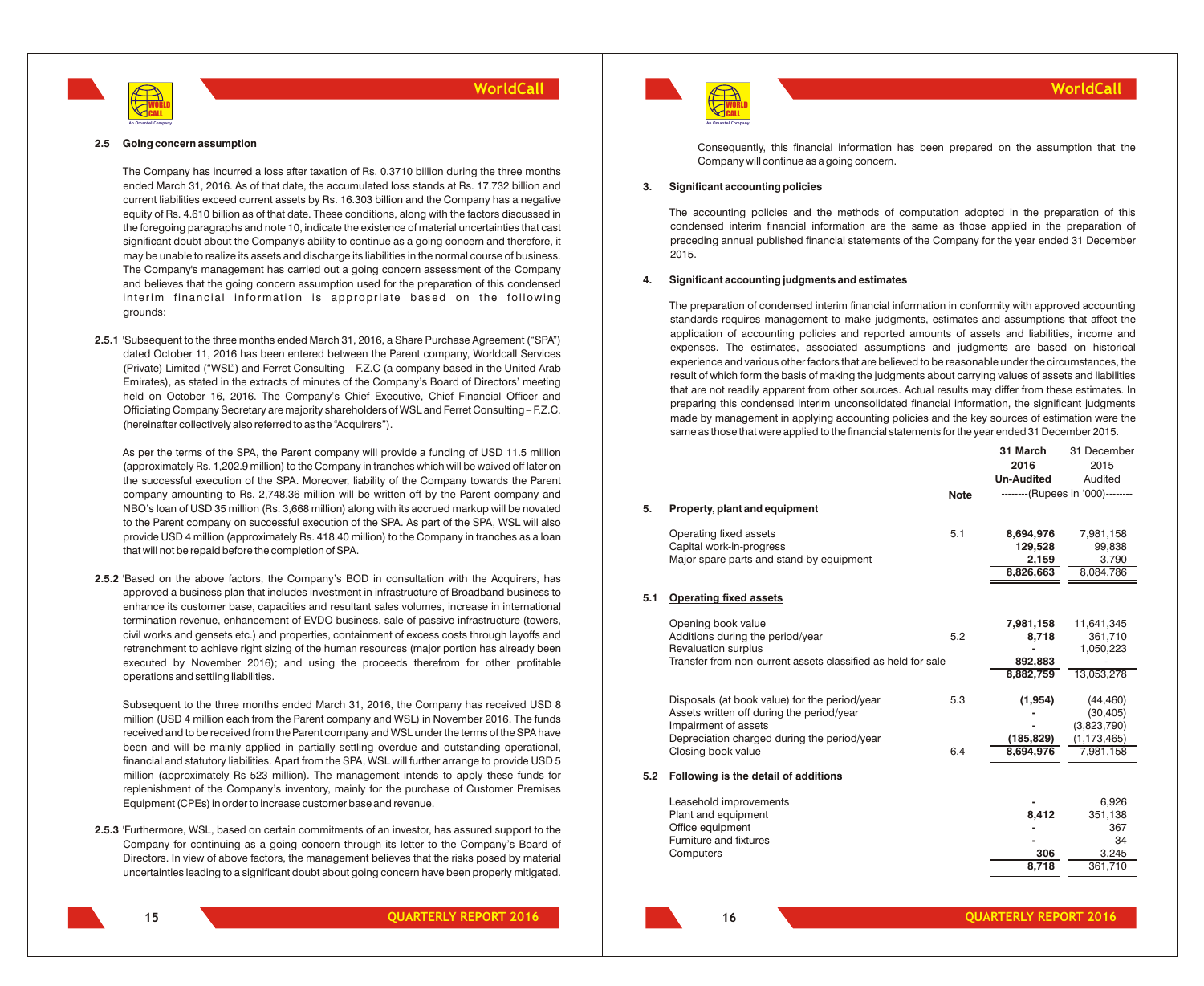|     |                                                                                                                                                                                                                                                                                                       |                   | WorldCall                        |
|-----|-------------------------------------------------------------------------------------------------------------------------------------------------------------------------------------------------------------------------------------------------------------------------------------------------------|-------------------|----------------------------------|
|     | An Omantel Company                                                                                                                                                                                                                                                                                    | 31 March          | 31 December                      |
|     |                                                                                                                                                                                                                                                                                                       | 2016              | 2015                             |
|     |                                                                                                                                                                                                                                                                                                       | <b>Un-Audited</b> | Audited                          |
|     |                                                                                                                                                                                                                                                                                                       |                   | --------(Rupees in '000)-------- |
| 5.3 | Following are the book values of disposals                                                                                                                                                                                                                                                            |                   |                                  |
|     | Plant and equipment                                                                                                                                                                                                                                                                                   |                   | 3,227                            |
|     | Computers                                                                                                                                                                                                                                                                                             |                   | 495                              |
|     | Vehicles                                                                                                                                                                                                                                                                                              | 1,954             | 40,738                           |
|     |                                                                                                                                                                                                                                                                                                       | 1,954             | 44,460                           |
| 5.4 | Property, plant and equipment includes equipment deployed in implementing the Universal Service<br>Fund network which is subject to lien exercisable by Universal Service Fund Company ("USFC") in<br>the event of failure by the Company to maintain service availability and quality specification. |                   |                                  |
|     |                                                                                                                                                                                                                                                                                                       | 31 March          | 31 December                      |
|     |                                                                                                                                                                                                                                                                                                       | 2016              | 2015                             |
|     |                                                                                                                                                                                                                                                                                                       | <b>Un-Audited</b> | Audited                          |
| 6.  | <b>Note</b><br>Intangible assets                                                                                                                                                                                                                                                                      |                   | --------(Rupees in '000)-------- |
|     | Licenses                                                                                                                                                                                                                                                                                              | 1,766,345         | 1,817,626                        |
|     | Indefeasible right of use - media cost                                                                                                                                                                                                                                                                | 514,697           | 527,764                          |
|     | Softwares                                                                                                                                                                                                                                                                                             | 5,937             | 6,649                            |

**7 Non-current assets classified as held for sale**

| Long term investment classified as held for sale |     |         |
|--------------------------------------------------|-----|---------|
| Plant and equipment classified as held for sale  | 7.2 | 892.883 |
|                                                  |     | 892.883 |

**7.1** This represented the the investment of the the Company in foreign subsidiary namely Worldcall Telecommunications Lanka (Private) Limited ("the Subsidiary"). Owing to decline of demand of payphones and continuing losses, the shareholder of that company applied for its winding up and the company was volunatrily wound up by the Commercial High Court of the Western Province, Colombo, Sri Lanka, ("Commercial High Court") vide order dated June 16, 2015. Thus, investment in subsidiary was written off accordingly.

| 31 March                         | 31 December |
|----------------------------------|-------------|
| 2016                             | 2015        |
| <b>Un-Audited</b>                | Audited     |
| --------(Rupees in '000)-------- |             |

#### **7.2 Plant and equipment classified as held for sale**

| Opening balance                       | 892.883    | 1.120.502  |
|---------------------------------------|------------|------------|
| Impairment loss                       |            | (204, 925) |
| Disposal during the year              |            | (22, 694)  |
| Transferred to operating fixed assets | (892, 883) |            |
| Closing balance                       |            | 892.883    |
|                                       |            |            |

This represented Passive infrastructure (towers, civil works and gensets etc.) relating to WLL operations of the Company. An active plan to sell these assets was commenced in 2014 and a sale agreement was signed with Towershare (Private) Limited ("Towershare") on October 01, 2014, Accordingly, these assets were classified as held for sale under IFRS 5 - "Non-current Assets Held for Sale and Discontinued Operations". However, Towershare did not take transfer of all sites as per the aforementioned sale agreement. In view of the non-conclusion of the sale agreement with Towershare, these have now been re-classified to property, plant and equipment (Note 5.1).



**WorldCall**

|    | An Omantel Company                  | 31 March<br>2016<br><b>Un-Audited</b> | 31 December<br>2015<br>Audited   |
|----|-------------------------------------|---------------------------------------|----------------------------------|
|    |                                     |                                       | --------(Rupees in '000)-------- |
| 8. | Term finance certificates - secured |                                       |                                  |
|    | Term finance certificates           | 1,643,736                             | 1,643,735                        |
|    | Restructuring cost                  | (13, 480)                             | (13, 480)                        |
|    |                                     | 1,630,256                             | 1,630,255                        |
|    | Amortization of restructuring cost  | 13.480                                | 13.480                           |
|    |                                     | 1,643,736                             | 1,643,735                        |
|    | Redeemed                            | (126, 625)                            | (126, 625)                       |
|    |                                     | 1.517.111                             | 1,517,110                        |
|    | Current maturity                    | (1,517,111)                           | (1,517,110)                      |
|    |                                     |                                       |                                  |

#### **Term Finance Certificates (TFCs)**

Term finance certificates (TFCs) have a face value of Rs. 5,000 per certificate. These TFCs carry mark up at the rate of six month average KIBOR plus 1.60% per annum, payable semi-annually. The mark up rate charged during the quarter on the outstanding balance ranges from 7.96% to 8.19% (2015: 8.67% to 11.79%) per annum.

IGI Investment Bank Limited is the Trustee (herein referred to as the Trustee) under the Trust Deed. These TFCs are secured against pari passu charge over the Company's present and future fixed assets excluding land and building with 25% margin in addition to all rights, benefits, claims and interests procured by the Company under:

- a) LDI and WLL license issued by PTA to the Company; and
- b) Assigned frequency spectrum as per deed of assignment.

These TFCs were earlier rescheduled in December 2012, under which the principal was repayable in three semi-annual installments ending on October 07, 2015. In July 2014, the Company initiated the process of second rescheduling with the TFC holders. As per terms of second rescheduling, payments in respect of principal and markup aggregating to Rs 123.375 million were required to be made during quarter ended March 31, 2016, which were not paid, hence constituting a default as per the terms. Consequently, the total amount has become immediately payable.

Moreover, in April 2016, the Trustee's legal counsel issued a legal notice to the Company demanding immediate payment of all principal amount and interest accrued thereon and liquidated damages within thirty days of the notice, failing which the Trustee would initiate legal proceedings against the Company. The Trustee also withdrew its Non Objection Certificate (NOC) given to the Company in respect of sale of Wireless Local Loop (WLL) passive infrastructure. No payments have been further made by the Company in respect of principal amount or interest accrued thereon.

|    |                             |             | 31 March                 | 31 December                      |
|----|-----------------------------|-------------|--------------------------|----------------------------------|
|    |                             |             | 2016                     | 2015                             |
|    |                             |             | <b>Un-Audited</b>        | Audited                          |
| 9. | Long term loans - secured   | <b>Note</b> |                          | --------(Rupees in '000)-------- |
|    | Askari Bank Limited         | 9.1         | $\overline{\phantom{a}}$ |                                  |
|    | National Bank of Oman (NBO) | 9.2         | ٠                        |                                  |
|    | Soneri Bank Limited         | 9.3         | $\blacksquare$           |                                  |
|    | Allied Bank Limited         | 9.4         | 79.249                   | 87,750                           |
|    |                             |             | 79.249                   | 87.750                           |

**2,286,979** 2,352,039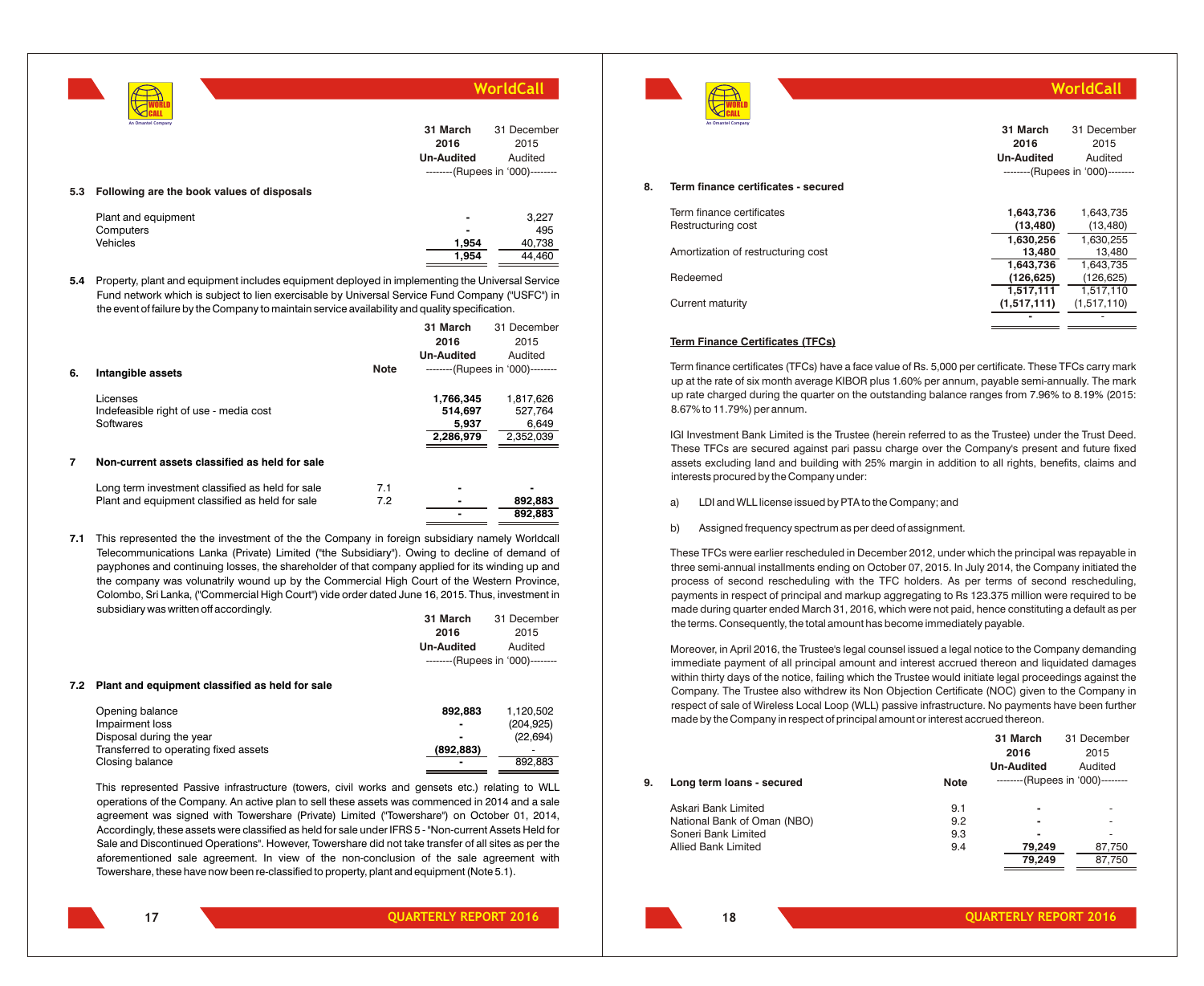|                                   |                                       | WorldCall                        |
|-----------------------------------|---------------------------------------|----------------------------------|
| An Omantel Company                | 31 March<br>2016<br><b>Un-Audited</b> | 31 December<br>2015<br>Audited   |
|                                   |                                       | --------(Rupees in '000)-------- |
| <b>Askari Bank Limited</b><br>9.1 |                                       |                                  |
| Receipt                           |                                       | 2,943,855                        |
| Initial transaction cost          |                                       | (129, 365)                       |
|                                   |                                       | 2,814,490                        |
| Amortization of transaction cost  |                                       | 129,365                          |
|                                   |                                       | 2,943,855                        |
| Exchange loss                     |                                       | 557,729                          |
|                                   |                                       | 3,501,584                        |
| Repaid                            |                                       | (3,501,584)                      |
|                                   |                                       |                                  |
| Current maturity                  |                                       |                                  |
|                                   |                                       |                                  |

This represented foreign currency syndicated loan facility amounting to USD 35 million from Askari Bank Limited Off-Shore Banking Unit, Bahrain, with the lead arranger being Askari Bank Limited. In September 2014, the Company in agreement with Askari Bank Limited, arranged a financing from consortium of banks comprising National Bank of Oman ("NBO") and Ahli Bank SAOG ("the consortium") with NBO as the lead arranger, whereby loan from Askari Bank Limited was fully repaid from the proceeds of the loan from the consortium. **31 March**

|     |                                  | 31 March<br>2016  | 31 December<br>2015              |
|-----|----------------------------------|-------------------|----------------------------------|
|     |                                  | <b>Un-Audited</b> | Audited                          |
| 9.2 | <b>National Bank of Oman</b>     |                   | --------(Rupees in '000)-------- |
|     | Receipt                          | 3,555,300         | 3,555,300                        |
|     | Initial transaction cost         | (39,616)          | (39,616)                         |
|     |                                  | 3,515,684         | 3.515.684                        |
|     | Amortization of transaction cost | 39,616            | 39,616                           |
|     |                                  | 3,555,300         | 3,555,300                        |
|     | Exchange loss                    | 112.700           | 112,700                          |
|     |                                  | 3,668,000         | 3.668.000                        |
|     | Current maturity                 | (3,668,000)       | (3,668,000)                      |
|     |                                  |                   |                                  |

This represents foreign currency syndicated loan facility ("facility") amounting to USD 35 million from National Bank of Oman (NBO) and Ahli Bank SAOG ("the consortium") with NBO as the lead arranger. The loan was disbursed on June 30, 2015 and the loan proceeds were used to clear liablities of Askari Bank Limited as stated in note 9.1. The NBO loan is repayable in 16 quarterly installments commencing from September 30, 2017. Profit is payable quarterly and is charged at three months average LIBOR plus 1.75% per annum and monitoring fee at 1.5% per annum. The mark up rate charged during the period on the outstanding balance ranged from 3.86% to 3.88% (2015: 3.53% to 3.58%) per annum. To secure the facility, corporate guarantee of the Parent company was furnished along with a provision for cash cover / direct debit of the Parent company's bank account in the event of the Company's failure to fund obligations under the facility agreement.

The Company failed to pay interest against this facility, which led to the consortium adjusting the Debt Service Reserve Account Balance ("security") held with them for interest payable. These factors constitute events of default under the facility and empower the consortium to demand the outstanding amount at their will. Therefore, the total amount has become immediately payable. However, subsequent to the reporting date, the Parent company has been servicing the markup timely on behalf of the Company. As stated in note 2.5, this liability shall be taken up by the Parent company subject to successful execution of SPA.

|                                   |                                       | WorldCall                                                          |
|-----------------------------------|---------------------------------------|--------------------------------------------------------------------|
| An Omantel Company                | 31 March<br>2016<br><b>Un-Audited</b> | 31 December<br>2015<br>Audited<br>--------(Rupees in '000)-------- |
| <b>Soneri Bank Limited</b><br>9.3 |                                       |                                                                    |
| Receipt<br>Repaid                 | 66,756<br>(48, 191)                   | 66,756<br>(48, 191)                                                |
| Current maturity                  | 18,565<br>(18, 565)                   | 18,565<br>(18, 565)                                                |
|                                   | $\overline{\phantom{0}}$              |                                                                    |

This facility was initially repayable in 23 monthly installments ending on February 28, 2016. This facility was rescheduled later in August 2016 the effect of which shall be disclosed in the annual financial statements. The facility carries mark up at one month KIBOR plus 3% per annum and is payable monthly. The mark up rate charged during the year on the outstanding balance ranged from 9.22% to 9.52% (2015: 9% to 12.90%) per annum. It is secured through joint pari passu hypothecation agreement over current and movable fixed assets.

|     |                                  | 31 March          | 31 December                      |
|-----|----------------------------------|-------------------|----------------------------------|
|     |                                  | 2016              | 2015                             |
|     |                                  | <b>Un-Audited</b> | Audited                          |
|     |                                  |                   | --------(Rupees in '000)-------- |
| 9.4 | <b>Allied Bank Limited</b>       |                   |                                  |
|     | Transferred from running finance | 125.000           | 125.000                          |
|     | Repaid                           | (16,751)          | (11,250)                         |
|     |                                  | 108,249           | 113,750                          |
|     | Current maturity                 | (29,000)          | (26,000)                         |
|     |                                  | 79.249            | 87.750                           |

This represents a term loan facility of Rs. 125 million obtained through restructuring of running finance facility. This facility was rescheduled in January 2015 and is now repayable in 43 monthly installments ending on July 31, 2018. It carries mark up at one month KIBOR plus 3% per annum till March 31, 2015, and was payable monthly. The mark up rate with effect from April 01, 2015, is 3 months KIBOR plus 0.5% per annum to be reset and recoverable quarterly. The mark up rate charged during the period on the outstanding balance ranged from 6.85% to 6.99% (2015: 7.10% to 12.13%) per annum. It is secured through joint pari passu charge on present and future current and fixed assets excluding land and building of the Company with 25% margin.

#### **10. Contingencies and commitments**

#### **Contingencies**

There is no significant change in contingencies from the preceding annual published financial statements of the Company for the year ended 31 December 2015 except for the following:

#### **10.1 Disputes with PTA**

**(i)** The Company is contingently liable to PTA against demand of Rs. 242.66 million on account of annual spectrum fee and other regulatory charges. Being aggrieved, the Company's management preferred an appeal before the Honorable Lahore High Court ("LHC") against the PTA's determination. LHC has granted stay against the recovery subject to payment of Rs. 40 million which was complied by the Company. Based on the advice of the Company's legal counsel, Company's management feels that there are strong grounds to defend the Company's position and the ultimate decision would be in Company's favor. The management has therefore not provided for the excess liability in these financial statements.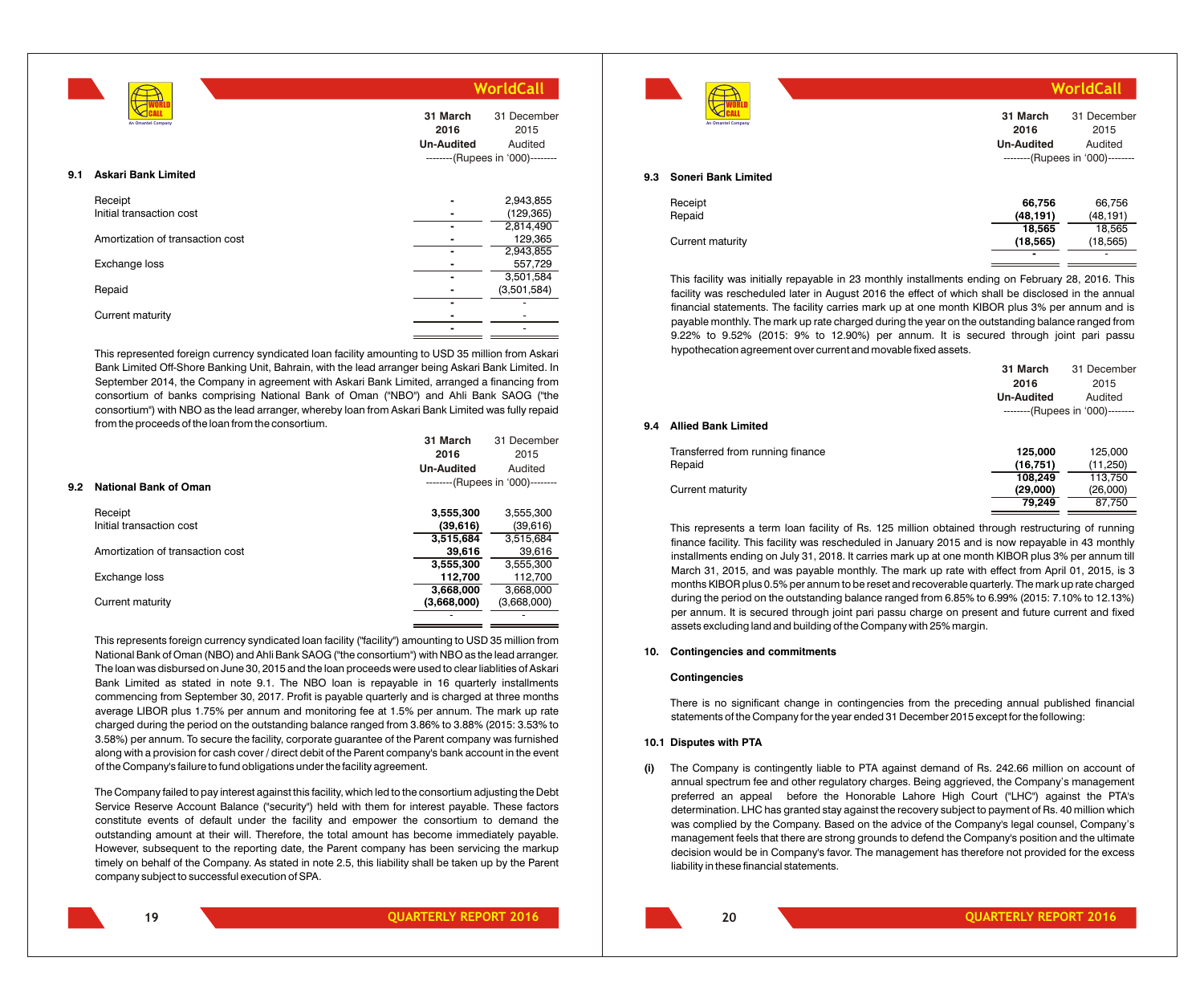

- **(ii)** PTA has raised demand amounting to Rs. 67.43 million on account of Annual Radio Regulatory Dues for the year ended 2013 and 2014. The Company has filed a writ petition before Lahore High Court challenging the constitutionality of this demand and is hopeful that its viewpoint shall be upheld; thus no provision has been incorporated in these financial statements against this demand.
- **(iii)** PTA has raised demand amounting to Rs. 29.77 million on account of using extra Radio Spectrum not assigned to the Company. The Company has challenged this amount before Islamabad High Court which has suspended the demand of PTA. The management is hopeful that its viewpoint shall be upheld; thus no provision has been incorporated in these financial statements against this demand.

#### **10.2 Others**

**(i)** The Company acquired Indefeasible Right to Use ("IRU") of media and related Operations and Maintenance Services ("O&M") from Multinet Pakistan (Private) Limited under an agreement entered in August 2011. An agreement between the parties was reached in April 2015 for such amounts whereby it was decided that monthly payments in respect of O&M will be made by the Company and the schedule of due payments under IRU agreement shall be mutually agreed by June 30, 2016. Before such date, however, MPL illegally disconnected its services to the Company and filed a petition before the Sindh High Court for recovery of dues amounting to USD 7.03 million, allegedly due under the stated agreement, Such suit is pending adjudication.

The management believes that MPL's claim is invalid since its major portion relates to the un-utilized future period, for which MPL is/was under contractual obligation to provide media to the Company. However, the subject media/services have never been provisioned therefore MPL is not entitled to claim any amount for media or services which has never been provisioned. As the Company holds an indefeasible right to use MPL's media for the contract duration of 15 years, early and unilateral termination of services by MPL, amounts to a breach. Under these circumstances, the Company can use its express contractual rights to reclaim amounts relating to un-utilized future period on a prorata basis. Moreover, MPL is also liable to make payments to the Company on account of different services received from the Company. While the Company is in the process of preparing its defense in respect of challenging the amount of and MPL's right to receive these dues, it has also filed an application before SHC to refer the matter to Arbitration as per the dispute resolution mechanism contained in the agreement signed in August 2011. Based on the advice of the Company's legal counsel, the management is of the view that it is unlikely that any adverse order will be passed against the Company.

|                                               | 31 March          | 31 December                      |
|-----------------------------------------------|-------------------|----------------------------------|
|                                               | 2016              | 2015                             |
|                                               | <b>Un-Audited</b> | Audited                          |
|                                               |                   | --------(Rupees in '000)-------- |
|                                               |                   |                                  |
| Outstanding quarantees                        | 859,642           | 869,779                          |
|                                               |                   |                                  |
| <b>Commitments</b>                            |                   |                                  |
| Commitments in respect of capital expenditure | 286,812           | 504,164                          |
|                                               |                   |                                  |
|                                               |                   |                                  |



#### **WorldCall Quarter ended** Quarter ended **31 March 2016** 31 March 2015

**---------(Rupees in '000)---------**

Un-Audited

**Un-Audited**

#### **11. Cash generated from operations**

| Loss before taxation                                                                                                                                                                                                                                                                                                                                                                                                                                    | (358, 382)                                                                          | (696, 249)                                                                                      |
|---------------------------------------------------------------------------------------------------------------------------------------------------------------------------------------------------------------------------------------------------------------------------------------------------------------------------------------------------------------------------------------------------------------------------------------------------------|-------------------------------------------------------------------------------------|-------------------------------------------------------------------------------------------------|
| Adjustment for non-cash charges and other items:                                                                                                                                                                                                                                                                                                                                                                                                        |                                                                                     |                                                                                                 |
| - Depreciation on property, plant and equipment<br>- Amortization on intangible assets<br>- Amortization of transaction cost<br>- Amortization of long term trade receivables<br>- Provision for doubtful debts<br>- Provision for stock-in-trade and stores and spares<br>- Write back of liabilities<br>- Exchange loss/(gain) on foreign currency loan<br>- Gain on sale of property, plant and equipment<br>- Retirement benefits<br>- Finance cost | 185,829<br>65,061<br>(3,622)<br>1.563<br>(99, 506)<br>(1, 545)<br>22.821<br>123,559 | 291.665<br>65,061<br>7,489<br>(3,747)<br>8.983<br>2,054<br>36,500<br>(930)<br>21.683<br>156,147 |

#### **Loss before working capital changes (64,222)** (111,344)

#### **Effect on cash flow due to working capital changes:**

| - Stores and spares                         | 8,567     | 16,163    |
|---------------------------------------------|-----------|-----------|
| - Stock-in-trade                            | (104)     | (8,005)   |
| - Trade debts                               | (15, 481) | (91, 162) |
| - Loans and advances                        | (54, 567) | (3,555)   |
| - Deposits and prepayments                  | (431)     | (22, 100) |
| - Other receivables                         | 14.340    | 7,857     |
| Increase/(decrease) in current liabilities: |           |           |
| - Trade and other payables                  | 215.253   | 352.429   |
|                                             | 167.577   | 251.626   |
|                                             | 103.355   | 140.282   |

#### **12. Related party transactions**

The related parties comprise of members, foreign subsidiary, local associated companies, related group companies, directors of the Company, companies where directors also hold directorship and key management personnel. Significant transactions with related parties are as follows:

|                                  |                                      | <b>Quarter Ended</b><br>31 March     | Quarter Ended<br>31 March |
|----------------------------------|--------------------------------------|--------------------------------------|---------------------------|
|                                  |                                      | 2016                                 | 2015                      |
|                                  |                                      | <b>Un-Audited</b>                    | Un-Audited                |
|                                  |                                      | ----------(Rupees in '000)---------- |                           |
| Relationship with the<br>Company | Nature of transactions               |                                      |                           |
| Parent company                   | Dividend on preference shares        | 30.831                               | 31,461                    |
|                                  | Management fee on preference shares  | 38,808                               | 37,645                    |
|                                  | Sale of goods and services           | 3.478                                |                           |
| Other related parties            | Purchase of goods and services       | ۰                                    | 20.472                    |
| Key management personnel         | Salaries and other employee benefits | 75,106                               | 79.031                    |

**21**